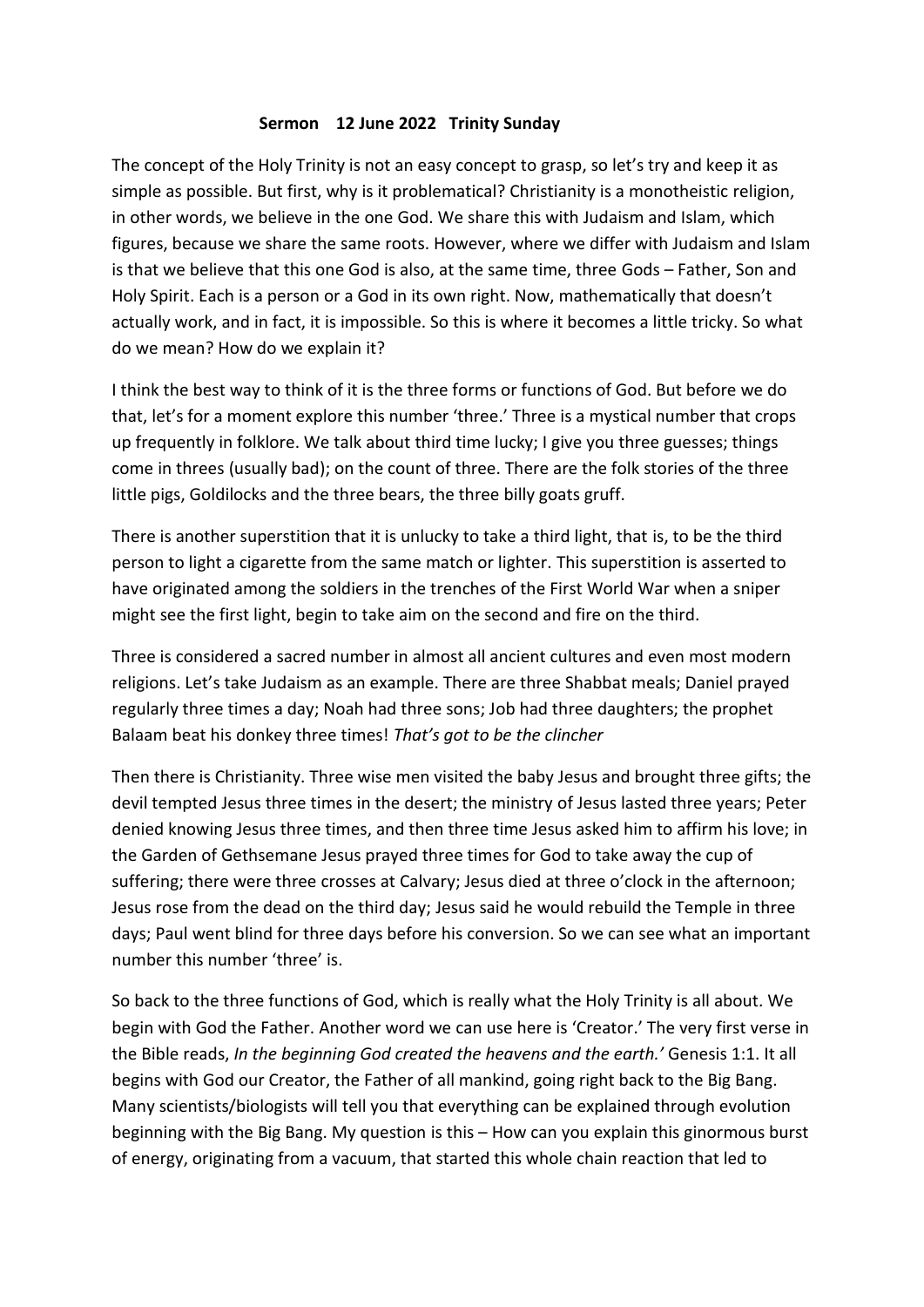creation as we know it? Bottom line is they can't. The simple, but at the same time, complex answer is that is God.

And by the way, I don't have any problem with evolution. That is simply the process by which God has made us what we are today.

Then we come to God the Son, the person of Jesus. Jesus is simply God in human form. That lies at the heart of Christian belief and what, in the end, differentiates us from any other religion or belief. We say, 'God is love.' Well, Jesus embodies and personifies love. He teaches love. He demands we practise love. It is through the person of Jesus that we understand the nature of God. It is a bit like pulling back the curtains to see what sort of a day it is.

Ans so that leaves the third person of the Holy Trinity, the Holy Spirit. We dealt with the Holy Spirit last Sunday, Pentecost Sunday, so I don't intend to go there again. Suffice to say, the Holy Spirit is the presence of God, the power of God working in people and through people.

Instances of healing are illustrations of the Holy Trinity in action. First, let me give you an example. Paul Trousdale, successful businessman, was admitted to hospital with severe gastrointestinal bleeding after fainting several times. He required many blood transfusions over several days. He had only recently begun to attend church, and his minister visited one morning and prayed for him. The minister said he was healed, but doctors would not release him from hospital until his condition was re-tested. All the tests showed the bleeding has ceased and that he was completely healed.

What has the Holy Trinity got to do with this? Let's work backwards. It was God's power, in other words, the Holy Spirit, that in the end effected the healing. It was faith in Jesus Christ that enabled that healing to take place. And it all began with God, God the Father. God the Father gave rise to Jesus, and God the Father uses his power, the Holy Spirit, to bring about the healing. Here we have the three functions of God in action.

So how does this relate to you and me? Where do we fit into this Trinitarian model? Again, let's keep it simple, because it actually is really quite simple. We are people of faith. Well, I am making that assumption because we are gathered here this morning in worship. As Christians, we believe in the divinity of Christ; in other words, Christ is the embodiment of God. As people of faith, we pray. Perhaps another assumption, but I think quite a safe one.

Now, it doesn't really matter just what we are praying for. It might be for forgiveness. It might be for help for others or for ourselves. That help might involve a degree of healing; it might involve direction, wisdom or strength. Whatever it is, it will necessitate God's power; in other words, the Holy Spirit.